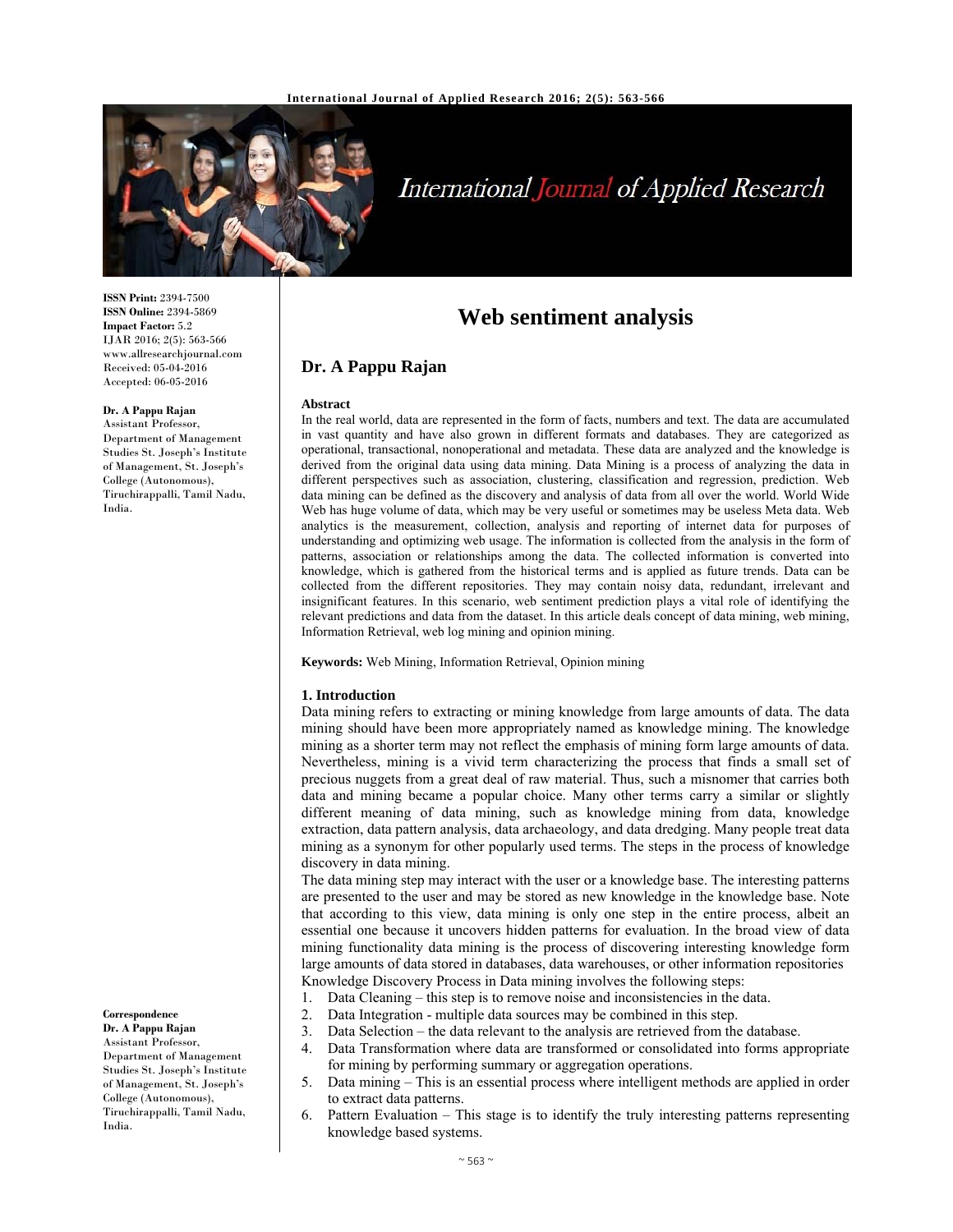7. Knowledge Presentation – This is the final step where visualization and knowledge representation techniques are used to present the mined knowledge to the user.

## **2. Web Data Mining Systems**

Web data mining can be defined as the discovery and analysis of useful and relevant information from the World Wide Web data. WWW has a lot of useful or useless Meta data, web log data of users who retrieved multiple web pages and the structured and unstructured data. Over the past Fifteen years, we have already faced lot of explosion type of information resources available over the web. Web mining can be applied to all the fields of artificial intelligence system, human interaction, cloud computing, neural data mining, geographical data mining, and information retrieval etc. Many Web applications focused on extraction of knowledge from the web, extraction of knowledge from the user's behavior, getting information from the web, providing information to the web, downloading and uploading data over the web were developed.

The main objective of the web mining is to provide data mining algorithms which can improve the content, structure, usage, performance, and categorization of web documents, snippets and user sessions. The Web data mining can be classified into three categories namely Web Structure Mining, Web Content mining and Web usage mining. All these three categories focus on the process of discovering unknown data and potentially very useful information from the web. Though each of them focuses on the same attribute each may be using it with different mining objectives on the web.



**Fig 1:** Web Mining Systems

## **2.1 Web Structure Mining**

Web Structure Mining involves mining the structure of web document's and links. Useful insights can be given by mining the structural information on the web. WSM is very useful in generating information such as visible web documents, luminous web documents and luminous paths, a path common to most of the results returned, linkage information useful to improve search engine results, hyperlink structure analysis, link analysis, graph, categorization and mining the document structure.

## **2.2 Web Content Mining**

Web Content mining examines the contents of web pages as well as the results of web searches. WCM is described as the automatic search of information resources available on-line. It represents structured, unstructured, semi structured documents and builds model for interactive retrieval view and Data Base View. It is all about extracting and integrating of useful data with the objective of information and knowledge discovery from Web page contents. WCM has two different major approaches. One is Agent based approach and another one is Data base based approach. First approach is on improving the information finding and

filtering which are carried out using intelligent search agents, or personalized web agents. Second approach is on modeling the data on the web into a more structured form by connecting with multilevel data bases and web query systems

## **2.3 Web Usage Mining**

Web Usage Mining focuses on several techniques that could help in learning or predicting user behavior and navigation pattern of users using the web round the clock. It includes the data from server access logs, user registration or profiles, user sessions or transactions etc., It also depends on the collaboration of the user to allow the access of the web log records.

#### **3. Information Retrieval Systems**

IR involves retrieving desired information from textual data. The historical development of IR was based on effective use of libraries. Many universities and public libraries use IR systems to provide access to books, journals and other documents. IR effectiveness can be measured by using a technique called test collection. The test collection consists of document collection, a test suite of information needs express as queries and a set of relevant judgments, standard binary assessment of either relevant or non-relevant response for each query-document pair. Automated IR systems are used to reduce information overload. Web search engines are the most visible IR applications. In the work of searching, retrieving data from web, we are using several other words such as data retrieval, document retrieval, information retrieval, text retrieval. There a number of words overlapping but with similar meaning and tasking almost similar. For the information retrieval to be efficient, the documents are typically transformed into a suitable representation. There are several representations available like theoretical, probabilistic and future based retrieval models. As a result, some traditional data mining methods are not applicable to web mining data retrieval. The key problem of information retrieval in web mining is how to improve comprehensive and correlated information accessed from the web data base and make efficient information retrieval for classification of different web pages for retrieving relevant information. The challenges for IR is to deal with the structure of the hyperlinks within the web itself. IR Link analysis is an old area of research. However with the growing interest in web mining, the research on structure analysis has increased and this had resulted in a new emerging research called link mining which will help in retrieving accurate information without spreading spam, even from irrelevant or unwanted web pages.

#### **4. Web Log Data Preprocessing**

Web Usage Mining is one of the applications of data mining techniques to discover usage patterns from global Web data. WUM includes data preprocessing, pattern discovery and pattern analysis. In the preprocessing phase raw Web logs are cleaned, analyzed and then converted in to pattern mining process. Data pre-processing includes the following process: cleaning, normalization, transformation, feature extraction and selection etc., of the data recorded in the server logs system. The logs are used to identify users and sessions. Sometimes server logs analysis is not accurate and reliable. So the system also considers cookies and sessions.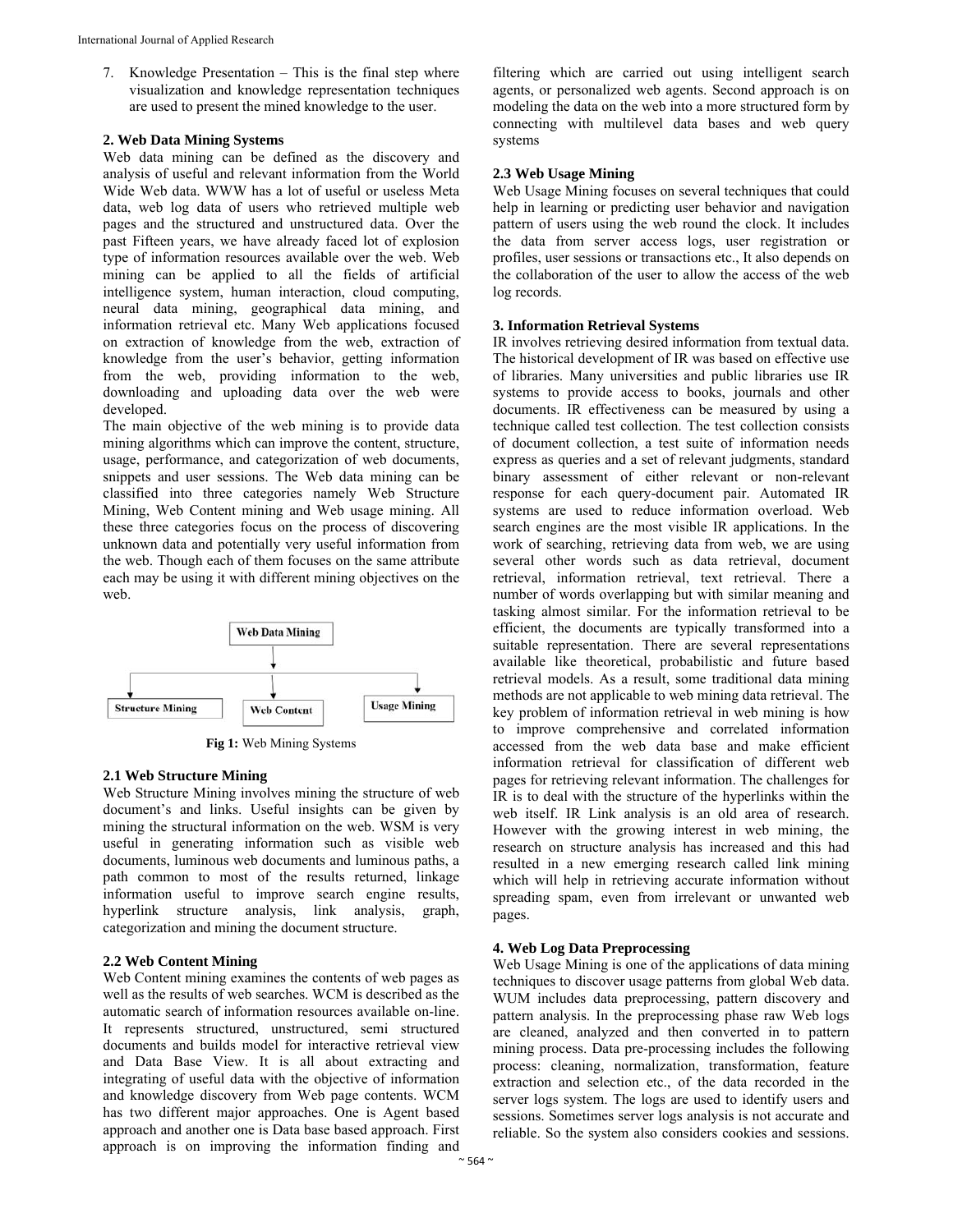The server logs authentication of server logs must be formalized with standard set of format and it should be updated to capture user access data. Most of the preprocessing techniques suffer from low quality. So the system should improve the quality of preprocessed data and their algorithms. A new technique is essential to analyze the log file. The Basic Process of web Log Mining should concentrate in Data Preparation, Data Mining, and Pattern Analysis. Using these techniques, the problem can be solved and ultimately data can be converted into knowledge. By doing a survey of literature on web log preprocessing, it was found that web log systems have these essential techniques to get exact pattern. The steps are data cleaning, data filtering, path completion, user identification, and session identification, cluster of web session and data visualization. WLM is used to enhance server performance, improve web site navigation, improve the design of web applications, and improve the multidimensional web log analysis, identifying web access association or pattern analysis. The pattern analysis is used to analyze web cashing, pre-fetching, swapping and frequently used predefined reports. The report should include the following information: HITS information, list of top requested URLs, referred, list of common browsers, HIT per time and error report.

### **5. Web Sentiment Analysis**

Sentiment mining or Opinion mining is the field of study that analyzes people's opinions, sentiments, evaluations, appraisals, and emotions towards entities such as products, services, organizations, individuals, issues, events, topics and their attributes. In conversation mining the additional task is to determine the nature of opinion whether it is positive or neutral in general. Opinion mining is a type of Natural language processing for tracking the attitudes, feelings or appraisals of the public about particular topic, product or services. Sentiment analysis can be useful in several ways. For example, it tracks and judges the success rate of an advertisement campaign or launch of new product, determines popularity of products and services with its versions and also tells us about demographics which like or dislike particular features. The analyst company gets a much clearer picture of public opinion than surveys or focus groups, if this kind of information is identified in a systematic way.

## **5.1 Level of Sentiment Analysis**

The sentiment analysis tasks can be accomplished at the following levels of granularity, namely word, sentence, document, and feature level.



**Fig 2:** Level of Sentiment Analysis

### **5.2 Word Level Sentiment Analysis**

The word level sentiment analysis is used to find semantic orientation at phrase level. Most previous works use the prior polarity of words and phrases for sentiment classification at sentence and document levels. There are two methods of automatically annotating sentiment at the word level such as dictionary-based and corpus-based ones. The Dictionary based sentiment analysis means a small seed list of words with known prior polarity is created. This seed list is then extended by extracting synonyms or antonyms iteratively from online dictionary sources like Word Net. Corpus based methods rely on syntactic or statistical techniques like co-occurrence of word with another word whose polarity is known.

## **5.3 Sentence Level Sentiment analysis**

At sentence level sentiment analysis is used to detect subjective sentences in a document from a mixture of objective and subjective sentences and also the sentiment orientation of these subjective sentences is determined.

## **5.4 Document Level Sentiment Analysis**

Document-level sentiment analysis is considering the whole document as the basic unit whose sentiment orientation is to be determined. To simplify the task, it is presumed that each text's overall opinion of each text is completely held by a single opinion holder and is about a single object.

## **5.5 Features Based Sentiment Analysis**

This level of sentiment analysis is used to extract system feature and the corresponding opinion about it. The opinion may be positive or negative of a particular system. The person may like some features and dislike some, even though the general opinion of the system may be positive or negative.

#### **6. Conclusion**

In this article the basic concepts of data mining, web mining systems, IR, Web mining, Sentiment analysis and the relevant terminologies are discussed. In real world, web analysis plays an important role in understanding the data and knowledge discovery from the real input data. In web sentiment analysis, understanding the data and knowledge discovery are the crucial parts of data mining process. In analyzing the data, the relevant data are extracted and used for prediction in data mining. In relevant data extraction, sentiment prediction plays the role of identifying the highly relevant features from the original data. Web sentiment mining is a new and promising research area which will to help users in gaining insight into overwhelming information on the web social media.

## **7. References**

- 1. Abdulrahman Al-Senaidy M, Tauseef Ahmad, Mohd Mudasir Shafi. Privacy and Security Concerns in SNS: A Saudi Arabian Users Point of View, International journal of Computer Applications. 2012; 49(14):1-5.
- 2. Akshi Kumar, Teeja Mary Sebastian. Sentiment Analysis on Twitter, International Journal of Computer Science. 2012; 9(4):372-378.
- 3. Alexander Liu Y, Bin Gu, Prabhudev Konana, Joydeep Ghosh. Predicting Stock Price from Financial Message Boards with a Mixture of Experts Framework